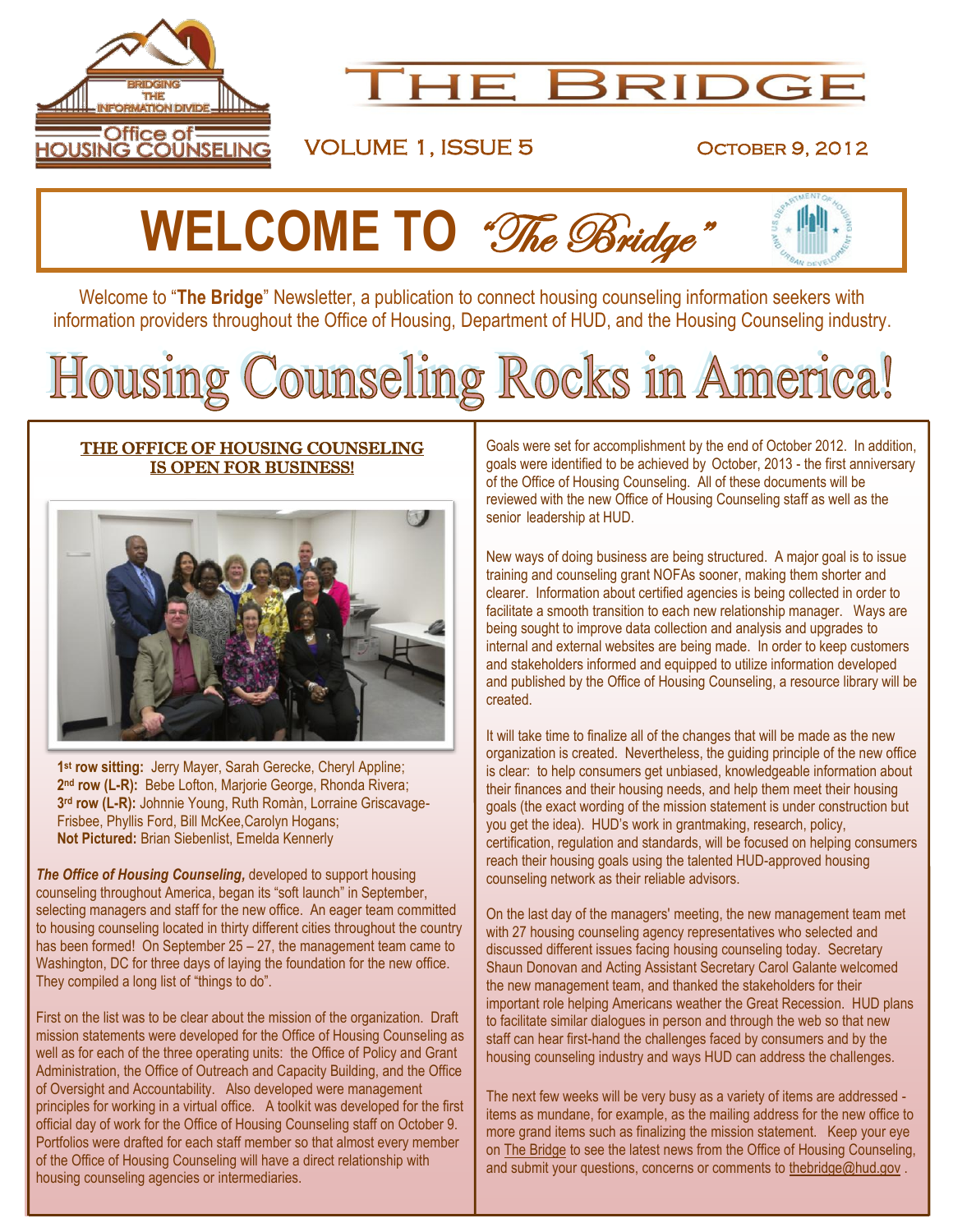# The Office of Housing Counseling Emerges

# The Office of The Deputy Assistant Secretary

## **Introducing the Office of Deputy Assistant Secretary (DAS) for Housing Counseling**



The mission of the **Office of the Deputy Assistant Secretary (DAS)** for Housing Counseling is to provide the leadership and vision to the Office of Housing Counseling to help consumers assess their financial situation and achieve their housing goals. The DAS is responsible for all activities and matters related to the Department's housing counseling program which was established pursuant to section 106 of the Housing and Urban Development Act of 1968. The DAS's office sets the strategic direction for HUD's Office of Housing Counseling to administer federal laws pertaining to housing counseling and to establish national policies that provide consumers access to objective and reliable information in order to make sound housing and budget decisions, especially low- to moderate-income or other underserved American families, or those at-risk of housing loss or homelessness.

The DAS' Office provides advice to the Assistant Secretary for Housing/Federal Housing Commissioner, Deputy Secretary, Secretary and the Department on housing counseling as it relates to legislation, regulation, policy development and grant administration, budget, training and technical assistance, program evaluation and oversight. This function is supported by three offices: The Office of Policy Development and Grant Administration, the Office of Outreach and Capacity Building and the Office of Oversight and Accountability.

The DAS' Office is responsible for overseeing regulations, standards and performance measures for HUD's Housing Counseling Program. This includes the administration of policies and procedures governing the approval, monitoring, oversight and enforcement of HUD requirements for all HUDapproved housing counseling agencies. This also includes the administration and coordination of training and technical assistance to build capacity and ensure a strong and skilled network of housing counselors and agencies.

The DAS' Office is responsible for HUD's Housing Counseling Grant Program, setting the strategic direction for the design of the grant competition and administration and management of the federal grant program. It also works closely with local, state, regional and federal agencies as well as public and private industry representatives to build coalitions and networks and public-private partnerships to leverage additional resources for the industry and support the work of HUD-approved housing counseling agencies across the country. The DAS' Office promotes partnerships with national researchers to measure the effectiveness and impact of housing counseling. In addition, the office works with local, state and national partners to promote public education and increase consumer awareness about the benefits of housing counseling.

The following individuals staff the DAS' office:

## **Deputy Assistant Secretary**

(Vacant-Hiring Underway) **Associate Deputy Assistant Secretary** (Vacant-Hiring Underway)

| DC |
|----|
|    |
| DC |
|    |
| DC |
|    |
| GA |
|    |

**Detailed for start-up: Sarah Gerecke**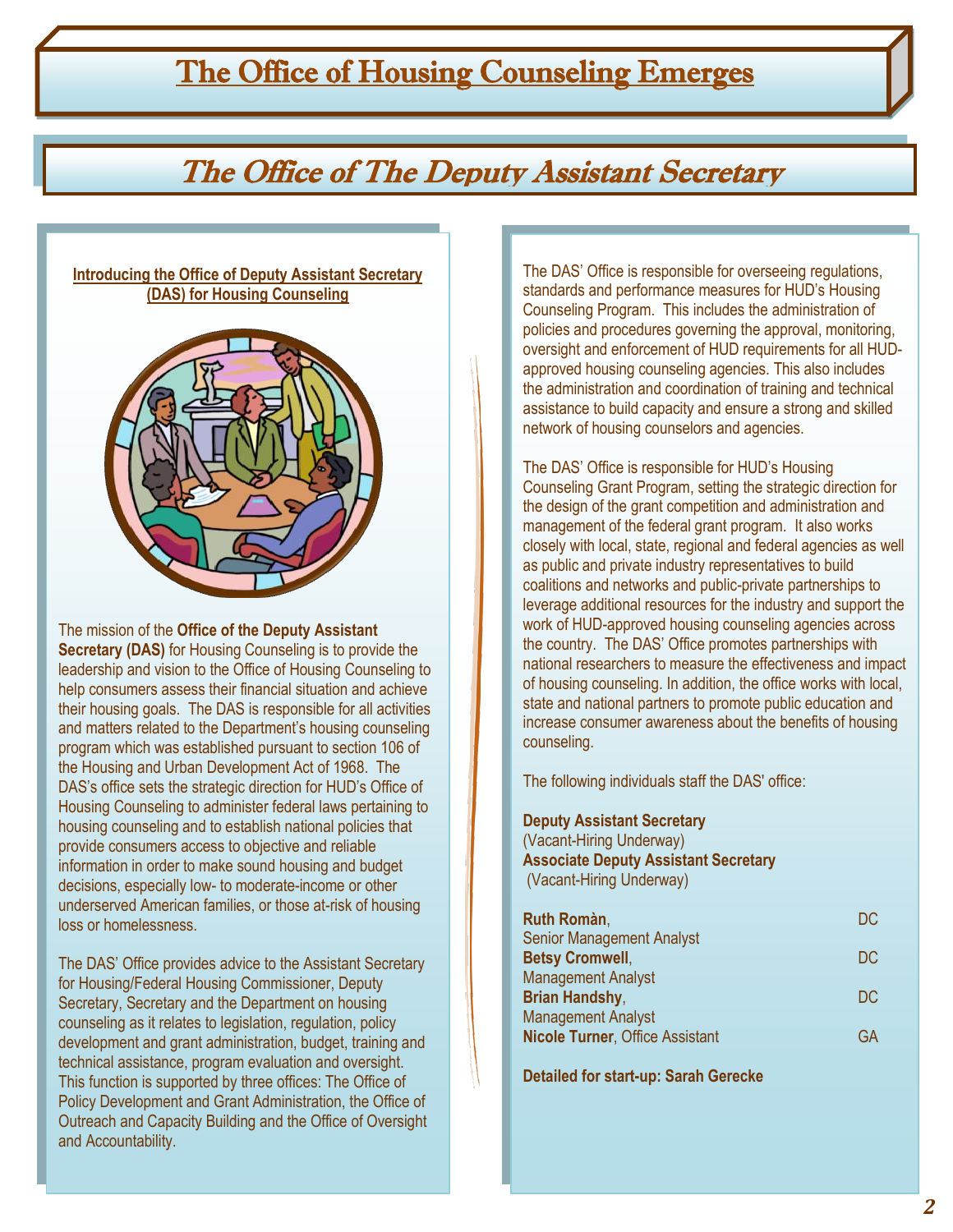# The Office of Policy and Grant Administration

## **Introducing the Office of Policy and Grant Administration**

The smallest of the three program offices in the Office of Housing Counseling, the Office of Policy and Grant Administration, is determined to have a big impact. The Office intends to further enhance the positive effects of housing counseling services on current and prospective homeowners and renters. Through updated program design and information exchange, The Office of Policy and Grant Administration, expects to create a stronger, more sustainable framework and infrastructure for HUD's Housing Counseling Programs.

Major responsibilities of the Office of Policy and Grant Administration include the Housing Counseling Notice of Funding Availability (NOFA), producing regulations, and measuring and reporting housing counseling impact. The Office will aggressively pursue and rely on stakeholder feedback in addressing these and other policy issues. The Office of Policy and Grant Administration is staffed by ten diverse individuals with a wide variety of housing counseling and housing industry expertise and experience:

*Brian Siebenlist*, Office Director, served in HUD Headquarters as Deputy Director of the Program Support Division (the Office that previously administered the Housing Counseling Program) since 2005.

*Kristin Johnsen*, Deputy Office Director, most recently served as the Cleveland Team Lead on the White House Strong Cities, Strong Communities Initiative. Prior to that, she served in a supervisory role for HUD's Housing Counseling Program as a Program Support Division employee of the Santa Ana Homeownership Center.

## **The following individuals staff the Office:**

| Bill McKee,<br><b>Supervisory Senior Housing Program Specialist</b> | СA |
|---------------------------------------------------------------------|----|
| <b>Colleen Weiser,</b><br><b>Senior Housing Program Specialist</b>  | DC |
| Stephanie Williams,<br><b>Housing Program Specialist</b>            | GA |
| <b>Ben Detterman,</b><br><b>Housing Program Specialist</b>          | CC |
| <b>John Olmstead,</b><br><b>Housing Program Specialist</b>          | VT |
| <b>Terri Ames.</b><br><b>Housing Program Specialist</b>             | DC |
| <b>Ashley McAskill,</b><br><b>Housing Program Specialist</b>        | OK |
| <b>Charlene Young, Secretary</b>                                    | DC |

**In the short term, contact the Office at 202-708-0317. Please note, the Office's contact information is subject to change. Stakeholders will be notified.**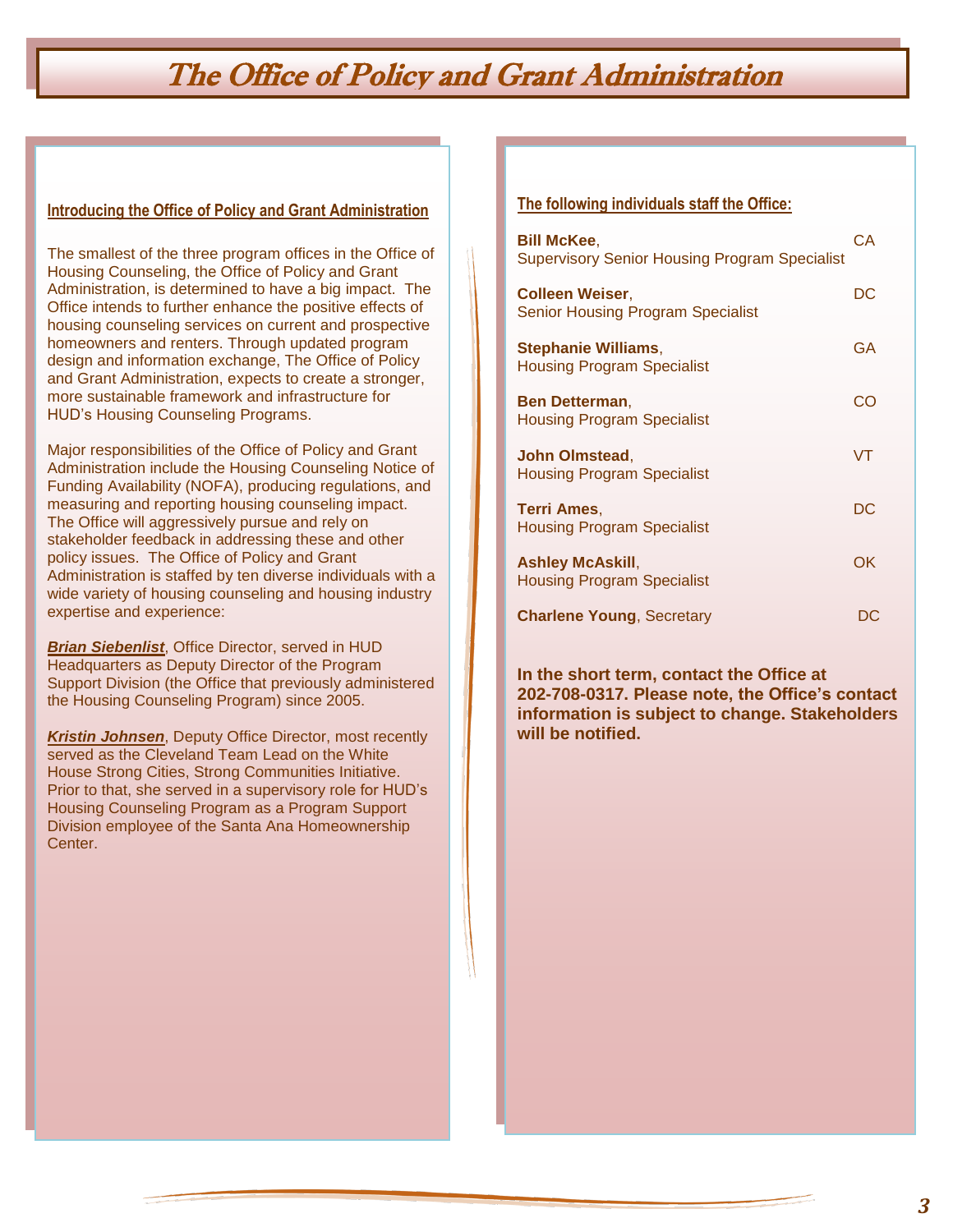## The Office of Outreach and Capacity Building

## **Introducing the Office of Outreach and Capacity Building**

The Mission of the Office of Outreach and Capacity Building (OCB) is to train and certify housing counselors and increase public awareness of HUD's housing counseling programs to enable all families to access safe, healthy and affordable housing. The OCB has some major milestones ahead of it. One of the most important tasks is to connect with counselors and listen to their issues and concerns through stakeholder meetings where new policies and initiatives can be discussed and conclusions can be reached together on how to streamline and reform housing counseling.

Another major task ahead of the OCB is to assemble the Advisory Committee mandated by Dodd-Frank legislation. The advisory committee will advise the new office of housing counseling on its functions and policies. The OCB will work with HUD's partners to develop training courses that will help HUD approved housing counseling agencies improve their skills and build up their capacity to serve their communities. Additionally, working with community coalitions that are established to fight foreclosure, promote responsible homeownership, protect the rights of renters and fight homelessness is another major function of the OCB. The OCB will also be working with housing counselors to help prepare them for HUD Certification and with community partners to raise public awareness and better inform consumers of the incredible value that housing counseling represents.

## **Meet the new OCB Team:**

j

| <b>Name</b>                         | <b>Location</b> |
|-------------------------------------|-----------------|
| Director (Vacant - Hiring Underway) |                 |
| Jerrold Mayer,                      | CA              |
| <b>Deputy Office Director</b>       |                 |
| <b>Emelda Kennerly,</b>             | FL              |
| <b>Division Director</b>            |                 |
| <b>Lorraine Griscavage-Frisbee,</b> | <b>NV</b>       |
| <b>Deputy Division Director</b>     |                 |
| <b>Marjorie George,</b>             | <b>TN</b>       |
| <b>Senior Housing Specialist</b>    |                 |
| <b>Johnny Young,</b>                | <b>TX</b>       |
| <b>Senior Housing Specialist</b>    |                 |
| <b>Thomas Bankins</b>               | DC              |
| <b>Javon Blye</b>                   | <b>GA</b>       |
| <b>Beth Eilers</b>                  | <b>PA</b>       |
| <b>Tom Hardy</b>                    | MI              |
| Joel Ibanez                         | DC              |
| <b>Kendel King</b>                  | <b>GA</b>       |
| <b>Hazel McLemore</b>               | IL.             |
| <b>Enrique Ramirez</b>              | CA              |
| <b>Kristen Villalvazo</b>           | <b>CA</b>       |
| <b>Benjamin Yanetta</b>             | CO              |
| <b>Judith Ayers</b>                 | FL.             |
| Virginia Holman                     | <b>VA</b>       |
| <b>Kim Jakeway</b>                  | AK              |
| <b>Suzanne Isaacs</b>               | CO              |
| <b>Judy Nunley</b>                  | MI              |
| <b>Anne Panasiuk</b>                | <b>PA</b>       |
| <b>Robin Penick</b>                 | KY              |
| <b>Jose Parilla</b>                 | FL              |
| <b>Robert Wright</b>                | <b>PA</b>       |

*Jerry Mayer* joined HUD's team in 1985. He began his career with HUD in New York where he worked with FHA's Insured Mortgage programs. Mr. Mayer moved to California in 1998 to join HUD's new Santa Ana Homeownership Center as Program Support Division Director. There he worked to support HUD's housing counseling and nonprofit programs. Mr. Mayer has now joined the OCB's team as Deputy Office Director. He has a degree in Environmental Design with an emphasis on Urban Planning from Parsons School of Design/New School for Social Research in New York City.

*Emelda Johnson Kennerly* served on the Office of Housing Counseling Transition Team at HUD while she officially held the title of Director of Business Development for the FHA. Mrs. Kennerly will be Director of the Division of Capacity Building and Outreach in the Office of Housing Counseling and will be located in Jacksonville, Florida. Mrs. Kennerly entered government service in 1979 as a Small Cities Community Development Block Grant (CDBG) Director in her hometown of Bogalusa, Louisiana. She went on to hold positions in the District of Columbia Department of Housing, Prince George's County, Maryland Department of Housing and Community Development, HUD as Deputy Assistant Secretary for Single Family Housing, the NHP Foundation, the State of Maryland, the City of West Palm Beach, Florida as Director of Housing and Community Development and HomeFree-USA, a non-profit housing counseling agency. Mrs. Kennerly returned for her second tour at HUD in October, 2009. Mrs. Kennerly is a graduate of Northfield School for Girls in East Northfield, Massachusetts and holds a Bachelor of Science degree from Virginia Commonwealth University in Richmond, Virginia and a Juris Doctor from Antioch School of Law in Yellow Springs, Ohio.

*Griscavage-Frisbee* has worked with the U.S. Department of Housing and Urban Development, Single Family FHA since 1990. Her experience includes managing the Phoenix HUD Office Real Estate Division and Denver Homeownership Center Program Support Field Branch. She has been a part of the Las Vegas HUD Field Office since 2000 and worked extensively with non-profit and government entities located throughout the Santa Ana Homeownership Center's jurisdiction. Ms. Griscavage-Frisbee has been involved with HUD's housing counseling program since 1998. She is recognized as an expert on the program and has designed and conducted numerous placed-based and webinar trainings for housing counseling agencies and HUD staff. She has worked closely with agencies in the Las Vegas area to address the foreclosure crisis. In her new position as Deputy Director for the Office of Outreach and Capacity Building, she will help oversee national training activities including housing counselor certification for the Office of Housing Counseling. Ms. Griscavage-Frisbee's background also includes a Master of Secondary Education from Arizona State University.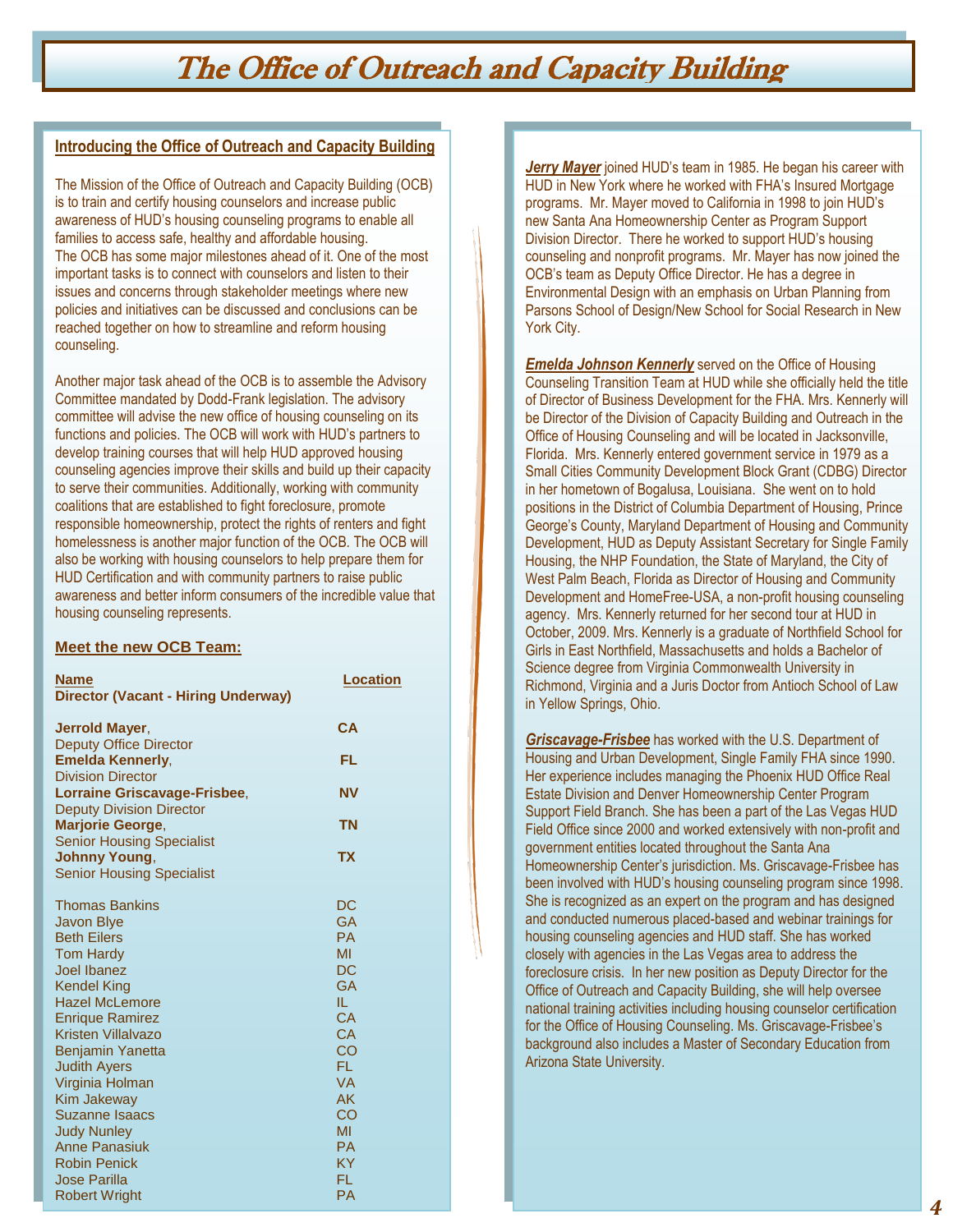## The Office of Oversight and Accountability

## **Introducing the Office of Oversight and Accountability**

The mission of the Office of Oversight and Accountability is to ensure quality and effective counseling services to the consumers through monitoring and certification of HUD approved housing counseling agencies and counselors. It will provide training in all aspects of housing counseling and analyze the compliance and effectiveness of HUD-approved agencies and counselors. The Office of Oversight and Accountability will gather data and prepare reports on the activities and outcomes of housing counseling agencies. It will administer the contracts and certification programs of the OHC, ensuring that new and existing agencies meet program standards through on-site and remote reviews, spot-checks, risk-weighted analyses, and proposing new program standards to meet changing needs and conditions. The Office will recommend and implement sanctions for noncompliance as appropriate, and will recommend modification to training, materials and policies based on the results of its evaluations. It will assist in developing policy and rulemaking, data analysis, research projects, outreach, systems, training, and grant administration programs of the OHC.

## **OFFICE**

.

| <b>Cheryl Appline, Office Director</b><br><b>Deputy Office Director (Vacant - Hiring Underway)</b> | <b>GA</b> |
|----------------------------------------------------------------------------------------------------|-----------|
| <b>Phyllis Ford, Division Director</b>                                                             | <b>NY</b> |
| <b>Carolyn Hogans, Deputy Division Director</b>                                                    | <b>GA</b> |
|                                                                                                    |           |
| <b>Cleotra Lofton, Senior Housing Program Specialist</b>                                           | <b>TN</b> |
| Rhonda Rivera, Senior Housing Program Specialist                                                   | <b>CA</b> |
| <b>George Grotheer</b>                                                                             | <b>DC</b> |
| <b>Cindy Hour</b>                                                                                  | <b>CA</b> |
| <b>Rachel Johnson</b>                                                                              | CA        |
| <b>Anita Olson</b>                                                                                 | <b>MN</b> |
| <b>Pamela Scott</b>                                                                                | <b>SC</b> |
| <b>Jennifer Smith</b>                                                                              | DC.       |
| <b>Edsel Swain</b>                                                                                 | <b>GA</b> |
| <b>Sheryl Welton</b>                                                                               | MI        |
| <b>Marie Avila</b>                                                                                 | CA        |
| <b>Ronald Bedoya</b>                                                                               | DC        |
| Linda Bozeman                                                                                      | CO        |
| <b>Jasmin Dudley</b>                                                                               | <b>GA</b> |
| <b>Phyllis Elam</b>                                                                                | CA        |
| <b>Karen Fondersmith</b>                                                                           | OH        |
| <b>Lucila Knutson</b>                                                                              | <b>CA</b> |
| <b>Cheryl Lombre</b>                                                                               | IL.       |
| <b>Stuart Mindes</b>                                                                               | NJ.       |
| <b>Billie Mirales</b>                                                                              | <b>TX</b> |
| <b>Gail Osgood</b>                                                                                 | <b>OR</b> |
|                                                                                                    |           |

*Cheryl Appline*, Office Director, has been a practitioner of comprehensive community development since 1984. She was the Founder and Chief Operating Officer of Hope Plaza, Inc.; Executive Director of Habitat for Humanity and North Philadelphia Housing Development Corporation; and the Director of Housing & Economic Development for National Temple Non-Profit Corporation, one of the top CDC's in Philadelphia. It was through these vehicles that she developed a shopping center; helped to rehabilitate 143 units of rental property; a 25 unit transitional housing facility; over 275 units of housing for homeownership; and became a General Contractor. Her development projects total over \$82 million dollars and 200 staff. Ms Appline started at HUD in 1999, where she operated as Program Manager for President Clinton's Faith Based Initiative; maintained a \$300 million dollar portfolio of housing and economic development projects; developed training tools for managers and employees for Performance Management; and was Chief of Field Operations for the office of Single Family. She is a summa cum laude graduate of Geneva College, with a B.S. Degree in Urban Ministry Management; and a Magna Cum Laude graduate of Eastern Christian College with an M.B.A.

**Phyllis Ford**, Division Director, comes to us from The New York Regional Office. She joined HUD in 2000 as a Community Builder. Phyllis served on the staff of the Philadelphia HOC Director where she had a major role in administering a MOU between HUD and NYC that resulted in the rehabilitation of more than 400 HUD owned properties. She joined the Program Support Division as a Senior Housing Program Specialist in 2010. In that position she managed a portfolio of more than sixty HUD Approved HCAs. Ms. Ford has a Master of Arts Degree - Organizational Development, l984, and a Bachelor of Arts Degree - Human Service Administration, 1982, Antioch University*,* Yellow Springs, Ohio

*Carolyn Hogans*, Deputy Division Director, comes to us from the Atlanta Homeownership Center. She joined HUD in 1990 and has been involved with the Housing Counseling Program since 1991. Carolyn served as Chief, Field Operations, Program Support Division, in the Atlanta Homeownership Center. She has a Bachelor of Science Degree in Business Administration with a concentration in Accounting.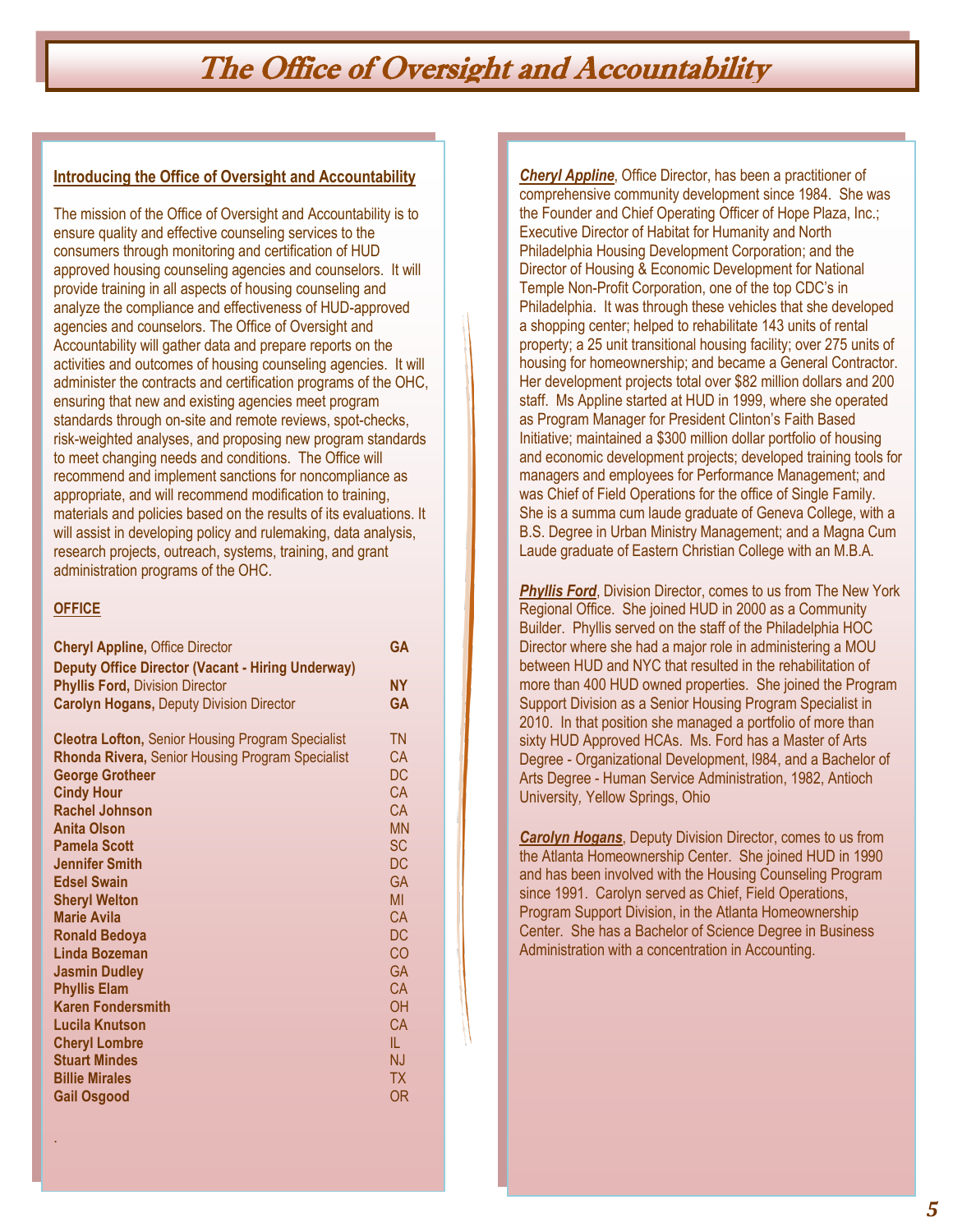## Connecting the Dots – OHC Moves Forward with Success Teams Solutions

**We reported in the June 2012 and August 2012 editions of** *The Bridge Newsletter* **about the three** *Success Teams* **and their suggestions for improving HUD's housing counseling program.**

**Highlights of each team's solutions include the following recommendations, which are under consideration by the new Office of Housing Counseling:** 



Team Golden Eye - Show me the Money



## *Goal =* **Improve the grant making process**

- Produce a streamlined, quantitatively-focused FY 2013 NOFA for all grantees
- Create a new standard form NOFA application  $\bullet$
- Extend the FY 2013 NOFA application period  $\bullet$
- Develop an online, paperless, self-scoring application  $\bullet$
- Restructure the current funding model to reduce the number of grant applications reviewed directly by HUD





*Goal =* **improve systems to reduce resources (HUD and Partners) spent on administrative work and increase resources spent on benefiting consumers** 

Meaningful Measurements

- Determine if the OHC should continue to support the *Housing Counseling System* (HCS)or build a new system
- Create an IT oversight team consisting of HUD and Housing Counseling Agencies  $\bullet$
- Require complete electronic file creation in CMS  $\bullet$
- $\bullet$ Require CMSs to build functionality for complete electronic file



## *Goal* **= improve the measurement and reporting of the impact of the Housing Counseling Program**

- $\bullet$ Develop an on-line client survey that measures both customer satisfaction and customer behavior changes as a direct result of counseling
- Revise form HUD 9902, *HUD Housing Counseling Activity Report* to report direct outputs of housing counseling
- Identify other means of measuring long term outcomes of housing counseling

OHC has focused on *Team Golden Eyes'* solutions first. Applicants will see significant changes in the FY2013 Housing Counseling Program NOFA. We can't provide any details now, but applicants can expect a much shorter NOFA application!

OHC will tackle some of *Dancing with Systems* and *Meaningful Measurements* Success Teams solutions in FY13. Revising the HUD 9902, reviewing the functionality of HCS, and encouraging agencies to create complete on-line client files are priorities for the OHC. Systems and data collection were also identified as key issues by stakeholders at our September 27, 2012 Stakeholders Forum in Washington, D.C. (see accompanying article). Comments and suggestions on these issues are welcomed and can be submitted to [thebridge@hud.gov](mailto:thebridge@hud.gov)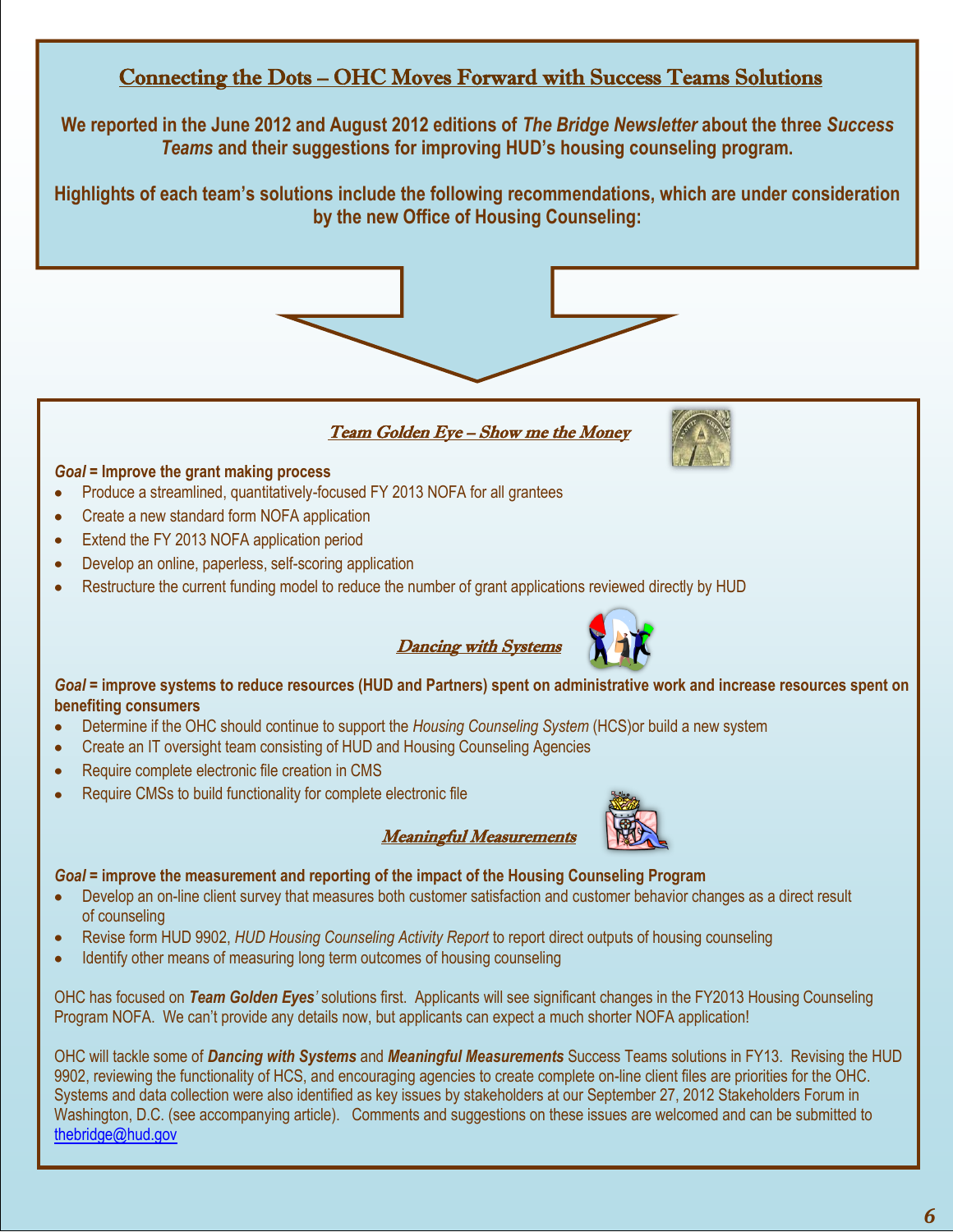# Inquiring Minds Want to Know- Stakeholders' Forum

## OHC IS LISTENING!



On the final day of the OHC managers' meeting, OHC stakeholders were invited to the table for a discussion of identified OHC priorities.

Senior Policy Advisor Sarah Gerecke opened the meeting with greetings to the 27 counseling agency representatives present. The representatives brought the perspectives of HUD certified LHCAs, Intermediaries, and State Housing Finance Agencies from around the country. Sarah pointed out that this was not the first, nor would it be the last opportunity for stakeholders to share in dialogue with OHC. She further explained that the goal of this meeting was to get feedback from individual experiences and that OHC was not seeking consensus due to legal and regulatory requirements.

Participants were provided with the following list of issues pertaining to housing counseling:

#### **Measuring the Impact of the Office of Housing Counseling**

**1.** Indicators that should be part of the Office of Housing Counseling report or dashboard.

**2.** Reporting now required that could be eliminated without losing valuable program information

## **Certifying Counselors**

**3.** Estimate of percentage of counselors working at HUD approved agencies today that are competent (and could pass a test today). **4.** Fees that are considered reasonable and customary for counselors (or their employers) to pay for the training and testing. **5.** The challenges to selecting one vendor to train and test. Criteria used by existing tests that should be incorporated or adopted by HUD.

**6.** Unintended consequences of a requirement that individual counselor certification is only valid if the counselor is working for a HUD-approved housing counseling agency.

#### **Systems and Efficiency**

**7.** Improving communication and training and reducing reporting and contracting burdens for local housing counseling agencies by encouraging them to affiliate with intermediaries

**8.** The most urgent and important improvements HUD could make to its information systems.

## **Policy**

**9.** Processes and policies that would need to change to better integrate housing counseling into the mortgage process.

**10.** Ways to collect and share best practices and encourage scalable housing counseling programs across states and regions.

## **Capacity**

**11.** Improving the business model of housing counseling (rental, preand post-purchase).

**12.** Criteria to determine and prioritize the need for new or expanded housing counseling agencies.

**13.** The role of housing counseling networks such as state or local coalitions that are not HUD-approved intermediaries or housing finance agencies.

## **Grantmaking**

**14.** The nature of incentives that would produce the highest quality counseling networks for intermediaries and their affiliates. **15.** The allocation of resources between providing ongoing training to counselors and preparing counselors for the new testing requirements.

## **Communication and Outreach**

**16.** Improving communication with local housing counseling agencies, which may not know how to prepare for changes in certification requirements or may not be aware of best practices. **17.** The scope, priority, funding source(s) and design of a national media and grassroots outreach campaign to consumers explaining the benefits of seeing a housing counselor.

**18.** The role and success of events focused at assisting consumers to avoid foreclosure.

## **Oversight**

**19.** The definition of quality housing counseling and the prevalence of counseling by HUD-approved agencies that is not of adequate quality.

**20.** Opportunities to streamline or improve the HUD process to review and re-certify housing counseling agencies.

At the conclusion of the issues discussion, Secretary of Housing and Urban Development, Mr. Shaun Donovan joined the meeting to offer brief remarks. He commented that housing counseling may have averted some of financial burdens we have experienced and he thanked the counseling agencies and the OHC staff for their hard work.

Acting FHA Commissioner and Assistant Secretary for Housing, Ms. Carol Galante stopped by the meeting to share comments that included her recognition of the importance of housing counseling and her support of counseling programs.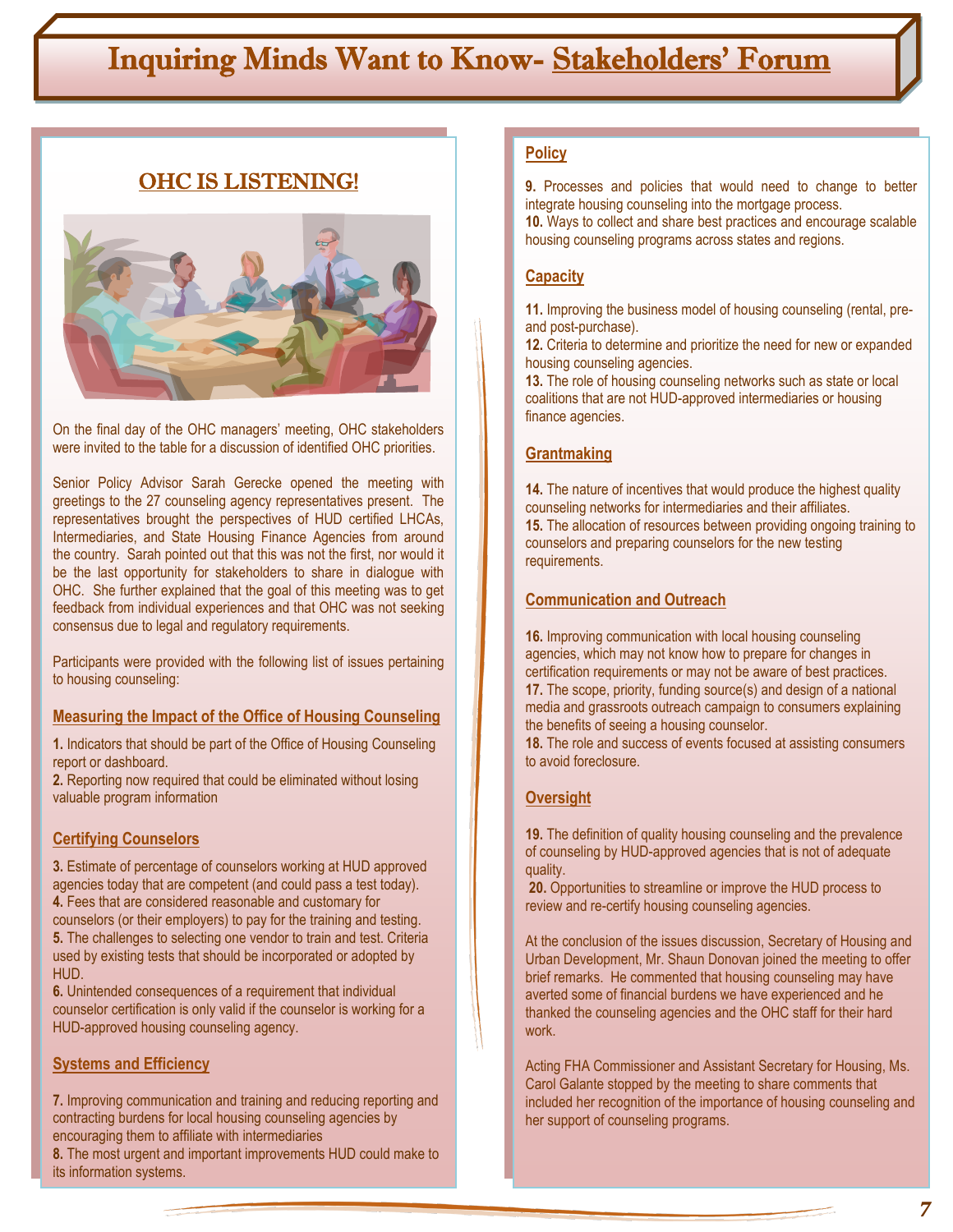*THE BRIDGE* **is pleased to recognize Champions of Service who have provided exemplary service in the Housing Counseling arena, inside and outside of HUD. Nominations of persons both inside and outside of HUD are welcomed. Please send your nominations by the 20th of each month to [thebridge@hud.gov](mailto:thebridge@hud.gov) .**

# CHAMPIONS OF SERVICE – Judith A. Ayers Britton



**Judith A. Ayers Britton** has been reassigned to the new Office of Housing Counseling. Prior to her reassignment, Ms. Ayers Britton was the Lead Housing Program Specialist for the Miami Field Office and the Government Technical Representative for 25 locally approved housing counseling agencies and 22 sub grantees and affiliates. In this position, she has provided over 50 presentations on FHA and more than 25 trainings on housing counseling matters. She is involved with four regular monthly collaborative meetings in the tri-county area on matters that require HUD expertise to assist local Realtors, lenders, city and county staff and housing counselors in serving their clients. Ms. Ayers Britton has trained over 1,000 external customers in her former position. She has also trained internal HUD staff on foreclosure prevention and FHA issues. She led the condo foreclosure project in Miami during the condo crisis and worked with the Inspector General's Office to indict individuals involved in fraud on those condominiums.

As part of her regular responsibilities, Ms. Ayers Britton assisted with monitoring HUD approved housing counseling agencies, outreach and education on housing counseling and FHA programs, reviewing grant applications and debriefing agencies on outcomes, providing technical assistance to housing counseling agencies, assisting nonprofit agencies with REO purchases and inspecting HUD REO properties for contractor compliance. She multi-tasks and is multi-talented. She brings her skills and dedication to the Office of Housing Counseling. Skipping the formalities of transition, Ms. Ayers Britton went straight to work explaining the new Office of Housing Counseling to stakeholder audiences at a recent homeownership event in Broward County that included *Consolidated Credit Counseling, Freddie Mac, U.S. Department of HUD, National Urban League, U.S. Department of Treasury and the Urban League of Broward County*.

**Ms. Ayers Britton** is a true Champion of Service and Champion of the Office of Housing Counseling!